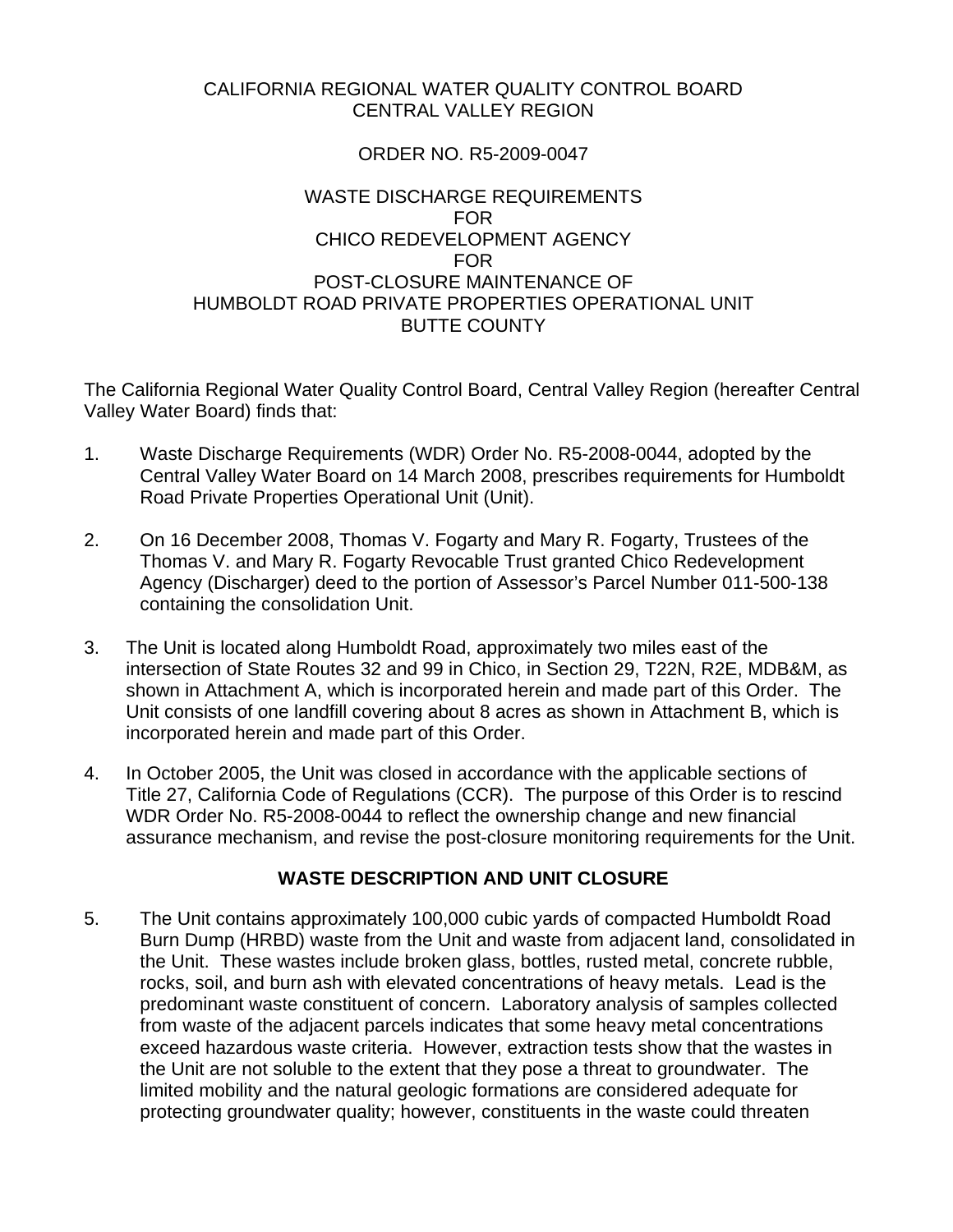beneficial uses and water quality of surface water during the post-closure maintenance period if not adequately contained.

- 6. In June 2004, a Design Plan was submitted to complete Unit closure. Construction activities occurred over two years. Between 14 July 2004 and 15 August 2004, approximately 37,000 loose cubic yards of identified burn ash and waste debris were removed from APN 011-030-138 and APN 011-030-139, transported, and consolidated in the Unit. To prevent potential water quality impacts, a six-inch interim cover of clean fill and hydroseed were placed on the consolidated waste.
- 7. On 31 May 2005, construction activities resumed. Approximately 139,000 loose cubic yards of identified burn ash and waste debris were removed from APN 011-030-016, APN 011-030-136, APN 002-180-084, and APN 002-180-086, transported, and consolidated with the existing waste in the Unit. The burn ash and debris was compacted to about 100,000 cubic yards and a two-foot foundation layer was placed over the waste. The 60-mil textured high-density polyethylene (HDPE) liner installation started on 5 August 2005 and was completed on 13 August 2005. The geocomposite drainage layer was installed immediately after the HDPE liner was installed and accepted. Installation of the 18-inch vegetative layer was completed by 25 August 2005. The Unit was hydroseeded in October 2005.
- 8. Other Unit activities completed in the 2005 season included construction of a leachate collection berm and outlet and installation of a passive gas vent, surface water drainage conveyance system, and three groundwater monitoring wells. In November 2005, two permanent survey monuments were installed on top of the Unit so that the location and elevation of wastes, containment structures, and monitoring facilities can be determined throughout the post-closure maintenance period. On 10 January 2006, Central Valley Water Board staff approved the *Completion Report and Post-Closure Maintenance Plan*  for the Unit.
- 9. On 7 November 2006, a *Covenant to Restrict Use of Property* (Deed Restriction) was recorded for APN 018-500-138. The Deed Restriction runs with the land, identifies the exact location of the Unit, and restricts activities that may adversely impact the integrity or performance of the Unit.
- 10. The Discharger is required to maintain financial assurance mechanisms for corrective action and post-closure maintenance of the Unit. On 20 July 2006, Butte Community Bank issued the Central Valley Water Board Letter of Credit No. 0400711993 in the aggregate amount of two-hundred sixty one thousand dollars (\$261,000.00) for 30-years of Unit post-closure maintenance. Due to the ownership change, on 20 January 2009, Butte Community Bank cancelled Letter of Credit No. 0400711933. On 3 March 2009, Discharger and Central Valley Water Board staff signed a Pledge of Revenue agreement in the amount of two-hundred thirty four thousand nine hundred dollars (\$234,900) for the remaining 27-years of Unit post-closure maintenance, repairs, monitoring, and reporting. The Pledge of Revenue is a financial assurance mechanism that complies with the requirements of Title 27 CCR.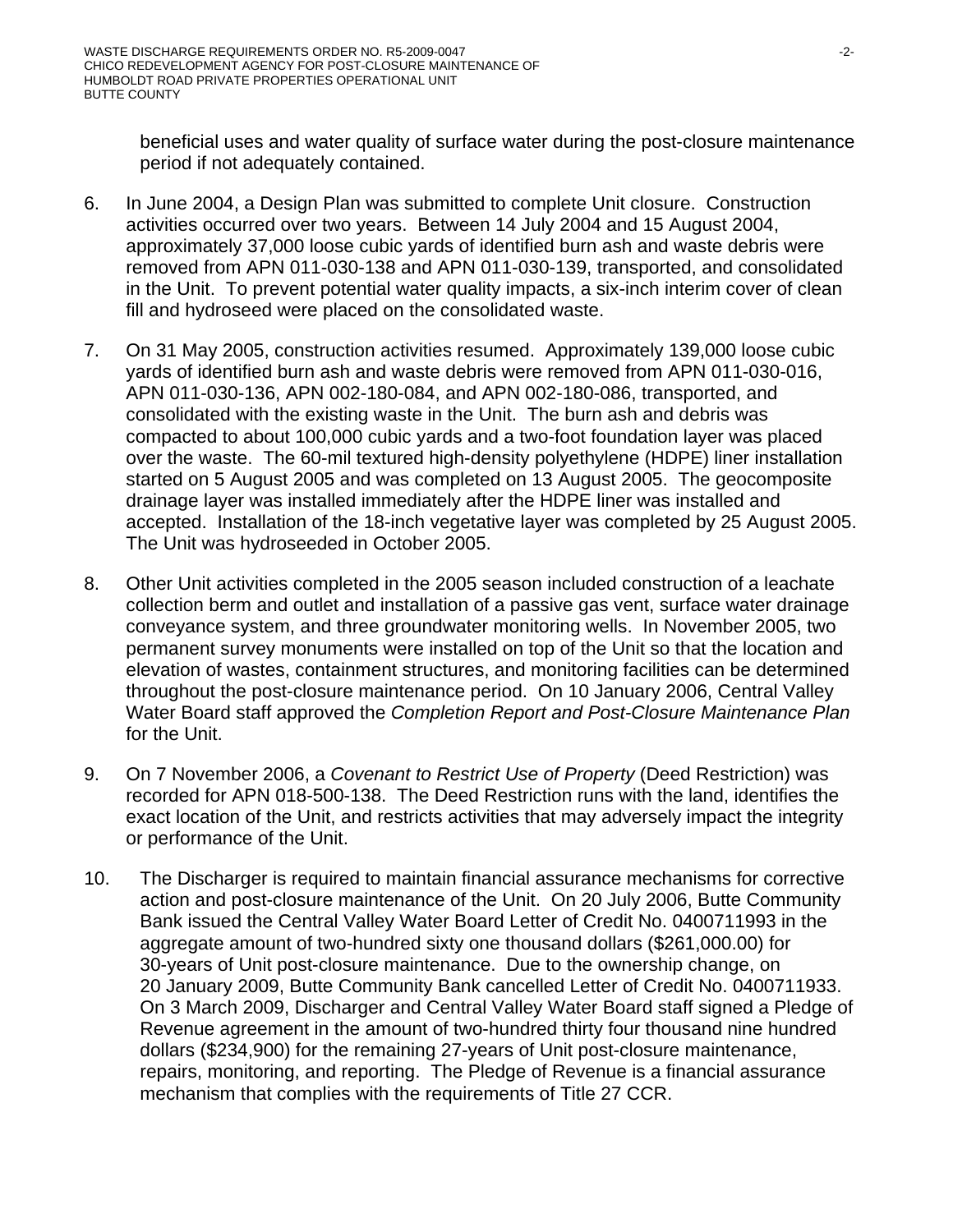## **SITE DESCRIPTION**

- 11. The Unit is located along the westernmost slope of the Sierra Nevada foothills. It is underlain by highly cemented deposits of an unnamed "fanglomerate" present throughout a wide area along the foothills east of Chico. In general, the fanglomerate contains only occasional stringers or lenses of granular material within a very low permeability matrix of volcanic ash and other related materials. Groundwater yields within these lenses tend to be small. Deeper granular and volcanic units of the underlying Tuscan Formation, however, form more significant groundwater aquifers.
- 12. The measured hydraulic conductivity of the native soils underlying the Unit ranges between 0.5 x 10<sup>-4</sup> cm/sec and 1.5 x 10<sup>-4</sup> cm/sec as measured during aquifer testing of MW-1 and MW-2 located at the Discharger's adjacent HRBD Operational Unit. Tests on these wells indicate the water bearing zones are of limited extent and volume.
- 13. The closest Holocene fault, the Cleveland Hill Fault, is approximately 27 miles to the south-southeast. Recorded magnitudes of seismic events along these faults range between 5.7 and 6.4 on the Richter scale. The maximum credible acceleration for the site is 0.45 to 0.60 g.
- 14. Land uses within 1,000 feet of the Unit are zoned residential, commercial, and open space. The Discharger's HRBD Operational Unit, a closed landfill, is immediately west of the Unit. A junior high school is located less than a half-mile west of the Unit.
- 15. The Unit is located within the City of Chico, which receives an average of 26.4 inches of precipitation per year. The estimated pan evaporation rate for the Sacramento Valley, including the western half of Butte County, is 64 inches per year. The average evapotranspiration rate for pasture and grassland is approximately 52 inches per year.
- 16. The 100-year, 24-hour precipitation event for the land is estimated to be 5.5 inches. The maximum 100-year annual precipitation is over 50 inches per year.
- 17. The estimated 100-year flow in the reach of Dead Horse Slough that passes on the north side of the Unit is 400 cubic feet per second (cfs), based on the Federal Emergency Management Agency's 100-year peak flow calculations. Based on an estimate of the slope and cross section of Dead Horse Slough below the Unit, the water surface will be approximately 50 feet wide at a flow of 400 cfs. The toe of the Unit is approximately 300 feet from Dead Horse Slough.
- 18. Based on information provided in the *June 2001 Remedial Investigation Report, Geology and Groundwater, HRBD*, four domestic water supply wells are within ½ mile of the Unit, with a well on APN 002-180-083, which has been inactive for many years, being the closest.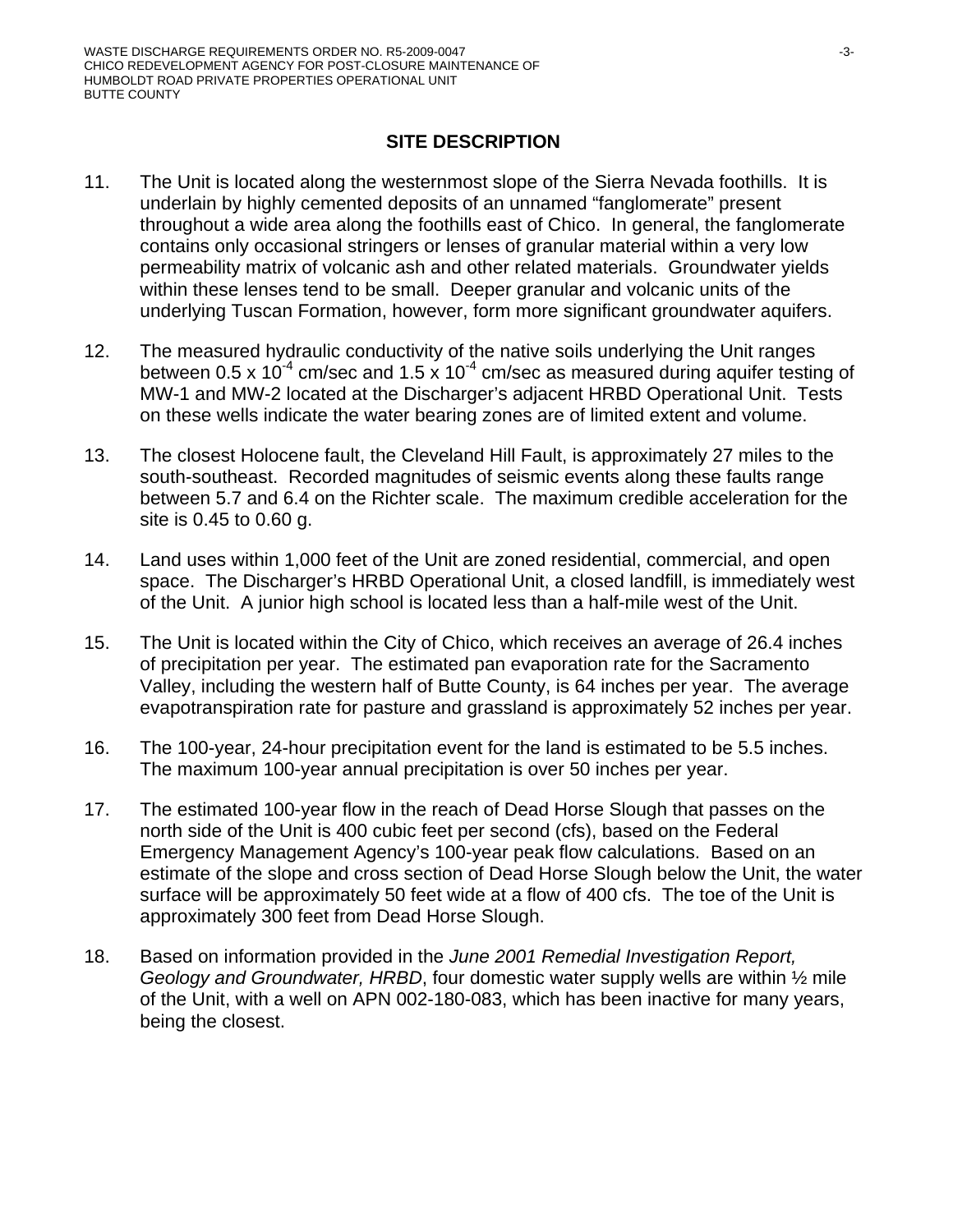## **SURFACE AND GROUNDWATER CONDITIONS**

- 19. The *Water Quality Control Plan for the Sacramento River and the San Joaquin River Basin, Fourth Edition* (hereafter Basin Plan), designates beneficial uses, establishes water quality objectives, and contains implementation plans and policies for all waters of the Basin.
- 20. Surface drainage is toward Dead Horse Slough, an ephemeral drainage that is tributary to Little Chico Creek, in the Butte Basin Hydrologic Area (520.40) of the Sacramento Hydrologic Basin.
- 21. Consistent with the Basin Plan and applicable state and federal law, the beneficial uses of Dead Horse Slough are identified based on the designated uses for the Sacramento River, to which Dead Horse Slough is tributary, via Little Chico Creek, and include domestic and municipal supply, agricultural supply, industrial service supply, water contact and non-contact recreation, warm and cold freshwater habitat, wildlife habitat, groundwater recharge, and freshwater replenishment.
- 22. Shallow groundwater occurs in discontinuous water bearing zones in the site bedrock. Seasonal recharge from Dead Horse Slough appears to affect the depth to water measured in monitoring wells constructed adjacent to the Unit.
- 23. The designated beneficial uses of groundwater, as specified in the Basin Plan, are domestic and municipal supply, agricultural supply, industrial service supply, and industrial process supply.

### **GROUNDWATER MONITORING**

24. Three monitoring wells (MW-5, MW-6, and MW-7), shown in Attachment B, are used to determine groundwater quality adjacent to the Unit. The Discharger has completed three additional wells (MW-1, MW-2, and MW-4) at the HRBD Operational Unit property to the west. MW-1 and MW-2 were installed in 1992 as part of the HRBD Solid Waste Assessment Test (SWAT). A third boring was drilled 1992 to a depth of 108 feet bgs at the site but groundwater was not encountered and a well was not completed. MW-4 was installed in 2007. Soil boring (SB-3) was also drilled in 2007 but was destroyed because no moisture or lithology with the potential to transmit groundwater was observed. Although very moist sand was encountered at depths below 75 ft bgs while drilling SB-4, monitoring well (MW-4) has been dry since construction. The monitoring well construction details for both Units are described in the following table. Monitoring of the wells satisfies the requirements for a detection monitoring program contained in Title 27 CCR Division 2.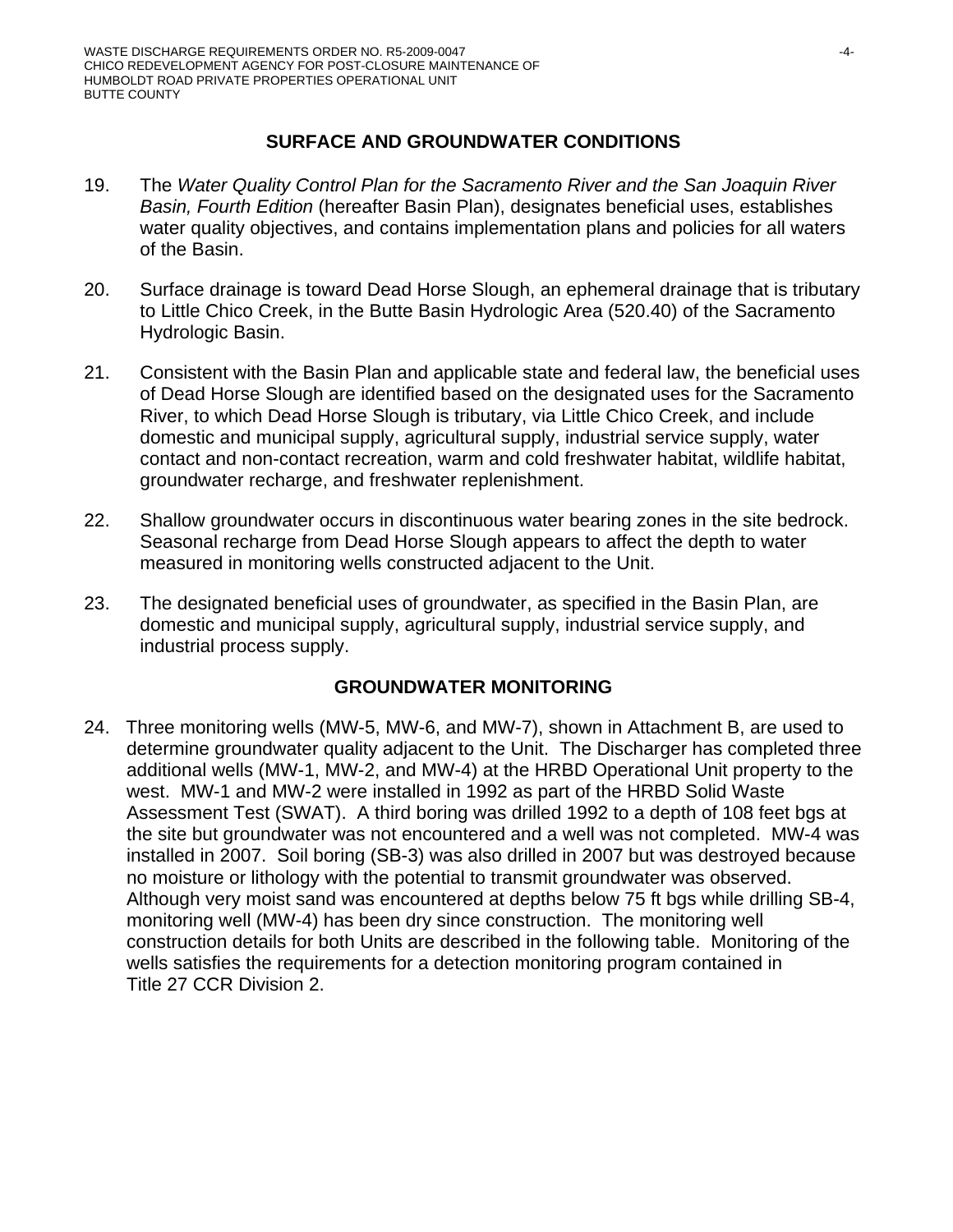| Well<br>ID  | <b>Date</b><br><b>Completed</b> | Type            | <b>Top of Casing</b><br><b>Elevation (MSL)</b> | <b>Depth</b><br>(ft bgs) | <b>Screen</b><br><b>Interval</b><br>(ft bgs) | Depth to<br>Water<br>(f <sup>t</sup> ) |
|-------------|---------------------------------|-----------------|------------------------------------------------|--------------------------|----------------------------------------------|----------------------------------------|
| $MW-1$      | 05/1992                         | Monitoring well | 266.95                                         | 39                       | 23.75 to 38.75                               | 11 to 24                               |
| MW-2        | 05/1992                         | Monitoring well | 254.91                                         | 56                       | 35 to 55                                     | 30 to 44                               |
| SB-3        | n/a                             | Soil Boring     | n/a                                            | 108                      | n/a                                          | n/a                                    |
| $MW-4$      | 04/2007                         | Monitoring well | 275.57                                         | 100                      | 77 to 92                                     | dry                                    |
| MW-5        | 12/2005                         | Monitoring well | 281.16                                         | 44                       | 22 to 44                                     | 8 to 14                                |
| MW-6        | 12/2006                         | Monitoring well | 288.7                                          | 80                       | 60 to 80                                     | dry                                    |
| <b>MW-7</b> | 12/2007                         | Monitoring well | 294.18                                         | 100                      | 60 to 100                                    | dry                                    |

MSL = Mean Sea Level

ft bgs = feet below ground surface  $n/a$  = not applicable

- 25. The HRBD Remedial Investigation and Remedial Action Plan identified antimony, arsenic, and lead as the metal constituents of concern in the waste material that has been consolidated in the Unit. The same report also identified calcium, sulfate, and nitrate as soluble constituents within the waste material. The concentration of total dissolved solids in the shallow MW-5 groundwater, although in excess of Regional Water Board Basin Plan objectives for agricultural use, has generally decreased since Unit closure. No dissolved antimony, arsenic, lead, cyanide, volatile or semi-volatile organic compounds, pesticides, herbicides, or dioxin have been detected in the MW-5 groundwater samples. This Order revises the Unit detection monitoring program to require the same parameters and frequency as specified in the Waste Discharge Requirements for HRBD Operational Unit.
- 26. Leachate is collected behind a berm near the northwesterly toe of the Unit and directed to an outlet pipe that is equipped with a valve that is usually closed. When the valve was opened on 13 December 2006, a small volume of leachate was observed, sampled, and analyzed. The concentration of dissolved lead in the leachate was 3 μg/L, slightly above the laboratory detection limit. Leachate has not been observed at the outlet pipe since December 2006.

### **CEQA AND OTHER CONSIDERATIONS**

- 27. The action to revise waste discharge requirements for this existing Unit is exempt from the provisions of the California Environmental Quality Act (CEQA), Public Resources Code Section 21000, et seq., and the CEQA guidelines, in accordance with Title 14 CCR, Section 15301.
- 28. This Order implements:
	- a. *The Water Quality Control Plan for the Sacramento River and San Joaquin River Basins, Fourth Edition*; and
	- b. The prescriptive standards and performance goals of Title 27 CCR Division 2, Subdivision 1, Chapters 1 through 7, effective 18 July 1997, and subsequent revisions.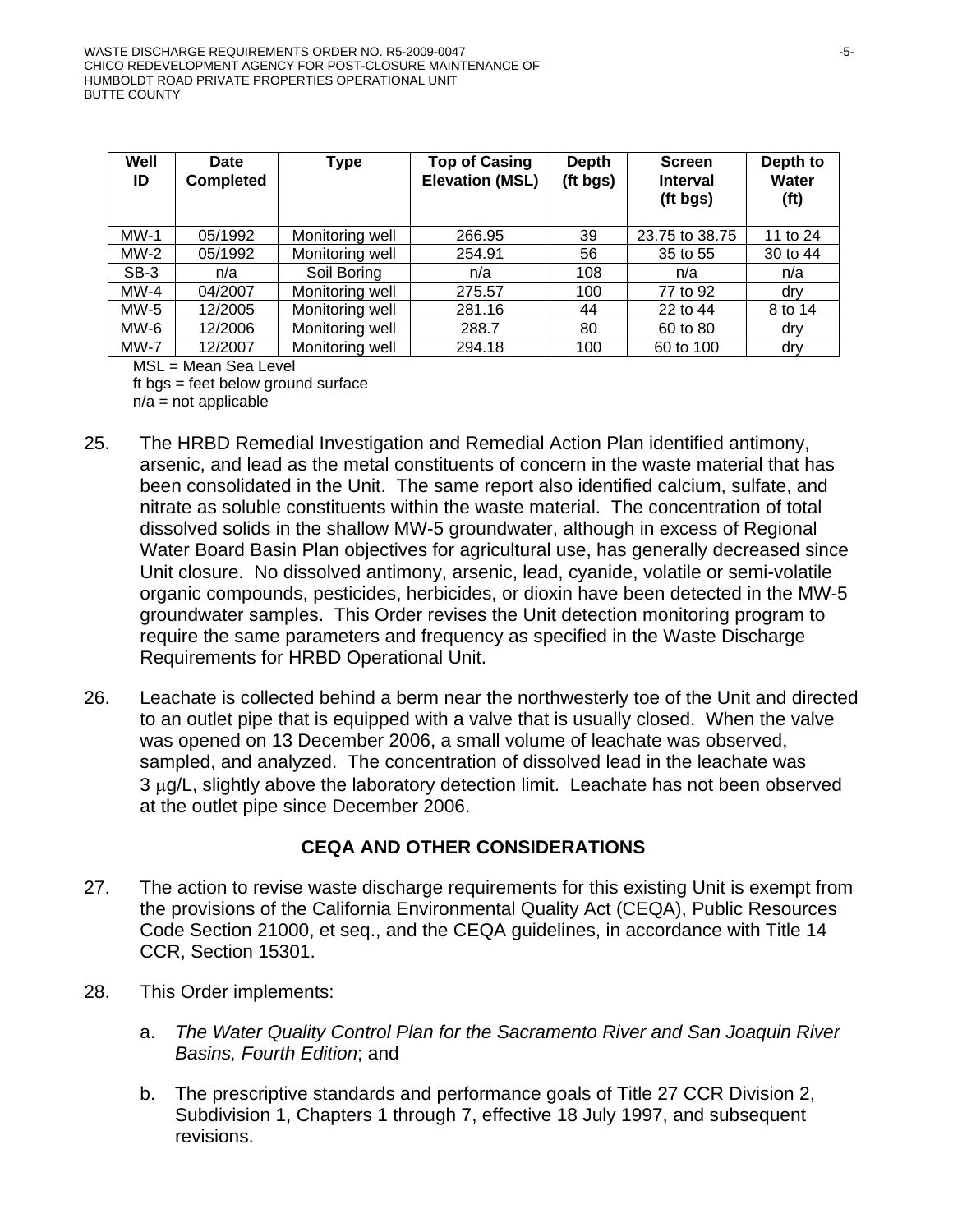- 29. Section 13267(b) of the California Water Code provides that: "In conducting an investigation specified in subdivision (a), the regional board may require that any person who has discharged, discharges, or is suspected of discharging, or who proposed to discharge within its region, or any citizen or domiciliary, or political agency or entity of this state who had discharged, discharges, or is suspected of discharging, or who proposed to discharge waste outside of its region that could affect the quality of the waters of the state within its region shall furnish, under penalty of perjury, technical or monitoring program reports which the regional board requires. The burden, including costs of these reports, shall bear a reasonable relationship to the need for the reports and the benefits to be obtained from the reports."
- 30. The technical reports required by this Order and attached Monitoring and Reporting Program No. R5-2009-0047 is necessary to assure compliance with these waste discharge requirements. The Discharger owns the property where wastes have been discharged and is subject to this Order.

# **PROCEDURAL REQUIREMENTS**

- 31. All local agencies with jurisdiction to regulate land use, solid waste disposal, air pollution, and to protect public health have approved the use of this site for the discharges of waste to land stated herein.
- 32. The Central Valley Water Board notified the Discharger and interested agencies and persons of its intent to prescribe waste discharge requirements for this discharge, and has provided them with an opportunity to submit their written comments.
- 33. The Central Valley Water Board, in a public meeting, heard and considered all comments pertaining to this Order.
- 34. Any person affected by this action of the Central Valley Water Board may petition the State Water Resources Control Board to review the action in accordance with Sections 2050 through 2068, Title 23 CCR. The petition must be received by the State Water Resources Control Board, Office of Chief Counsel, P.O. Box 100, Sacramento, California 95812, within 30 days of the date of adoption of this Order. Copies of the law and regulations applicable to the filing of a petition are available on the Internet at http://www.waterboards.ca.gov/laws\_regulations/ and will be provided on request.

IT IS HEREBY ORDERED, pursuant to Sections 13263 and 13267 of the California Water Code, that Order No. R5-2008-0044 is rescinded, and that Chico Redevelopment Agency, its agents, successors, and assigns, in order to meet the provisions of Division 7 of the California Water Code and the regulations adopted thereunder, shall comply with the following:

# **A. PROHIBITIONS**

- 1. The Unit is closed and all waste disposal activities are therefore prohibited.
- 2. The discharge of solid or liquid waste or leachate to surface waters, surface water drainage courses, or groundwater is prohibited.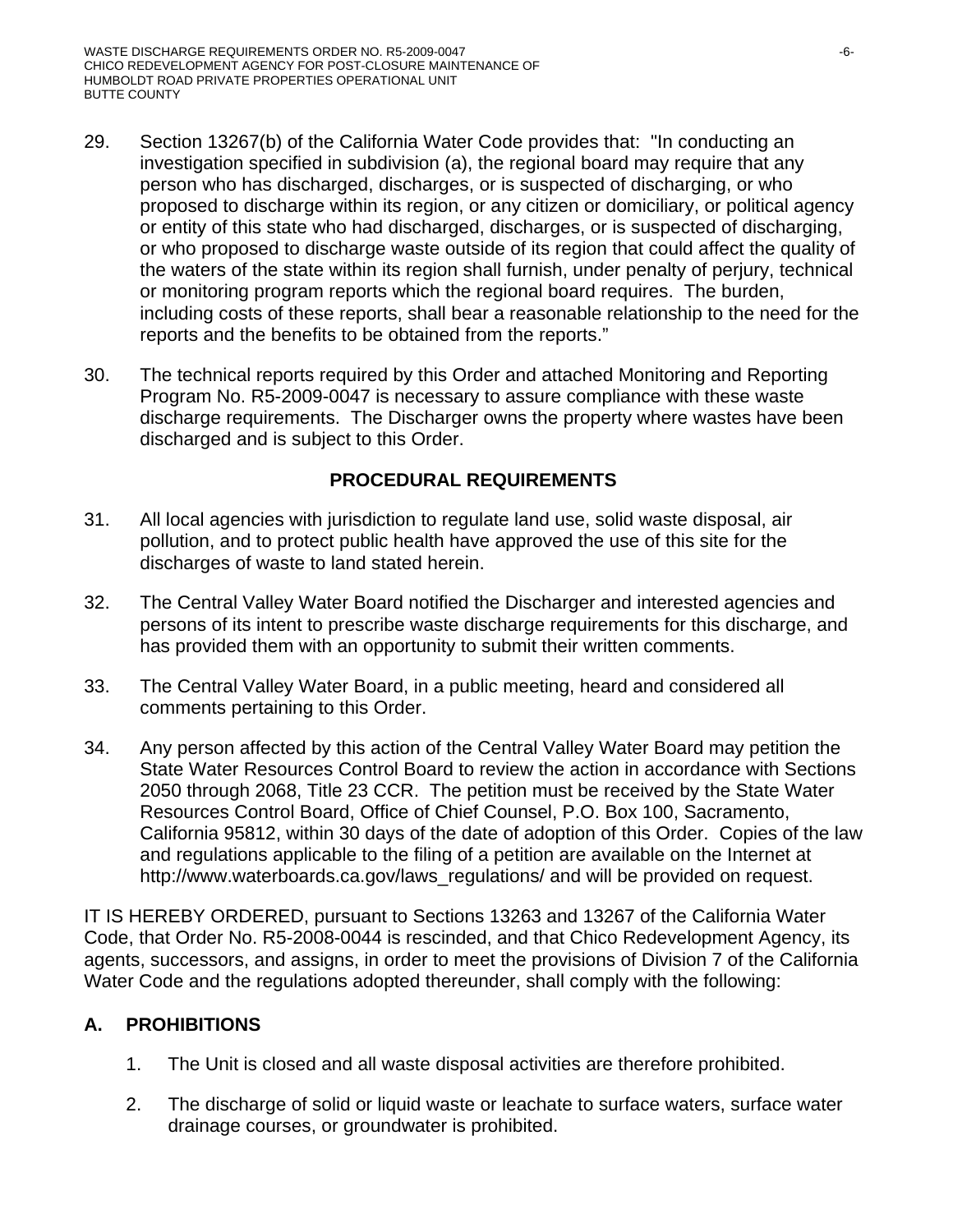# **B. DISCHARGE SPECIFICATIONS**

- 1. The Discharger shall contain the waste within the closed Unit at all times.
- 2. The discharge shall not cause the release of pollutants, or waste constituents in a manner which could cause a condition of nuisance, degradation, contamination, or pollution of groundwater to occur, as indicated by the most appropriate statistical or non-statistical data analysis method and retest method, the Monitoring and Reporting Program, or the Standard Provisions and Reporting Requirements. Since the groundwater occurs in discontinuous lenses that do not appear to be in hydraulic communication, an intra-well test will be conducted to evaluate trends in the monitoring results, such as the Mann-Kendall Test for an Upward Trend.

# **C. POST-CLOSURE MAINTENANCE SPECIFICATIONS**

- 1. The Discharger shall, in a timely manner, remove and relocate any wastes discharged at this facility in violation of this Order.
- 2. The Discharger shall immediately notify the Central Valley Water Board of any flooding, unpermitted discharge of waste off-site, equipment failure, slope failure, or other change in site conditions, which could impair the integrity of waste or leachate containment facilities or precipitation and drainage control structures.
- 3. The Discharger shall maintain in good working order any facility, control system, or monitoring device installed to achieve compliance with this Order.
- 4. The Discharger shall maintain a minimum three percent grade across the entire final cover system of the Unit.
- 5. Water used for facility maintenance shall be limited to the minimum amount necessary for dust control and construction.
- 6. The Discharger shall maintain assurances of financial responsibility for post-closure maintenance in the amount of the cost estimates in the approved post-closure maintenance plan or in an amount approved by the Central Valley Water Board.

# **D. PROVISIONS**

- 1. The Discharger shall comply with Monitoring and Reporting Program No. R5-2009-0047, which is part of this Order, and any revisions thereto as ordered by the Executive Officer.
- 2. The Discharger shall maintain a copy of this Order at the Unit, or at the Discharger's office, and make it available at all times to maintenance personnel, who shall be familiar with its contents, and to regulatory agency personnel.
- 3. The Discharger shall comply with all applicable provisions of Title 27 that are not specifically referred to in this Order.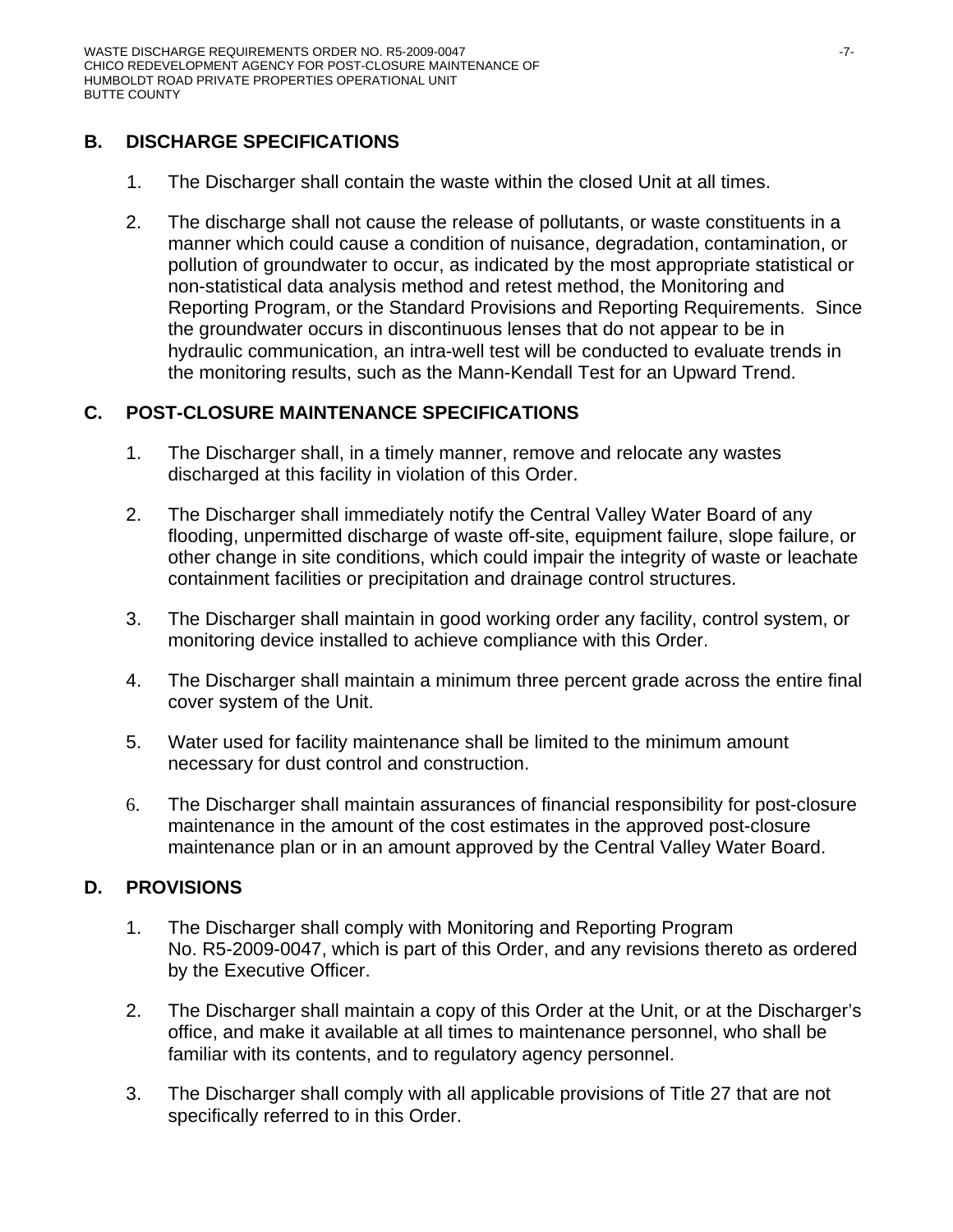- 4. In the event the Discharger does not comply or will be unable to comply with any prohibition or specification of this Order for any reason, the Discharger shall notify the appropriate Central Valley Water Board office by telephone **as soon as** it or its agents have knowledge of such noncompliance or potential for noncompliance, and shall confirm this notification in writing **within two weeks**. The written notification shall state the nature, time, and cause of noncompliance, and shall describe the measures being taken to prevent recurrences and shall include a timetable for corrective actions.
- 5. The Discharger shall comply with the applicable sections of Standard Provisions and Reporting Requirements for Waste Discharge Requirements for Nonhazardous Solid Waste Discharges Regulated by Title 27 and/or Subtitle D (Title 27 CCR Section 20005 et seq. and 40 CFR 258 et seq.), dated April 2000, which are hereby incorporated into this Order.
- 6. All reports and transmittal letters shall be signed by persons identified below:
	- a. For a corporation: by a principal executive officer of at least the level of senior vice-president.
	- b. For a partnership or sole proprietorship: by a general partner or the proprietor.
	- c. For a municipality, state, federal or other public agency: by either a principal executive officer or ranking elected or appointed official.
	- d. A duly authorized representative of a person designated in a, b or c above if;
		- 1) The authorization is made in writing by a person described in a, b, or c of this provision;
		- 2) The authorization specifies either an individual or a position having responsibility for the overall operation of the regulated facility or activity, such as the position of plant manager, operator of a Unit, superintendent, or position of equivalent responsibility. (A duly authorized representative may thus be either a named individual or any individual occupying a named position); and
		- 3) The written authorization is submitted to the Central Valley Water Board.
	- e. Any person signing a document under this Section shall make the following certification:

"I certify under penalty of law that I have personally examined and am familiar with the information submitted in this document and all attachments and that, based on my inquiry of those individuals immediately responsible for obtaining the information, I believe that the information is true, accurate, and complete. I am aware that there are significant penalties for submitting false information, including the possibility of fine and imprisonment."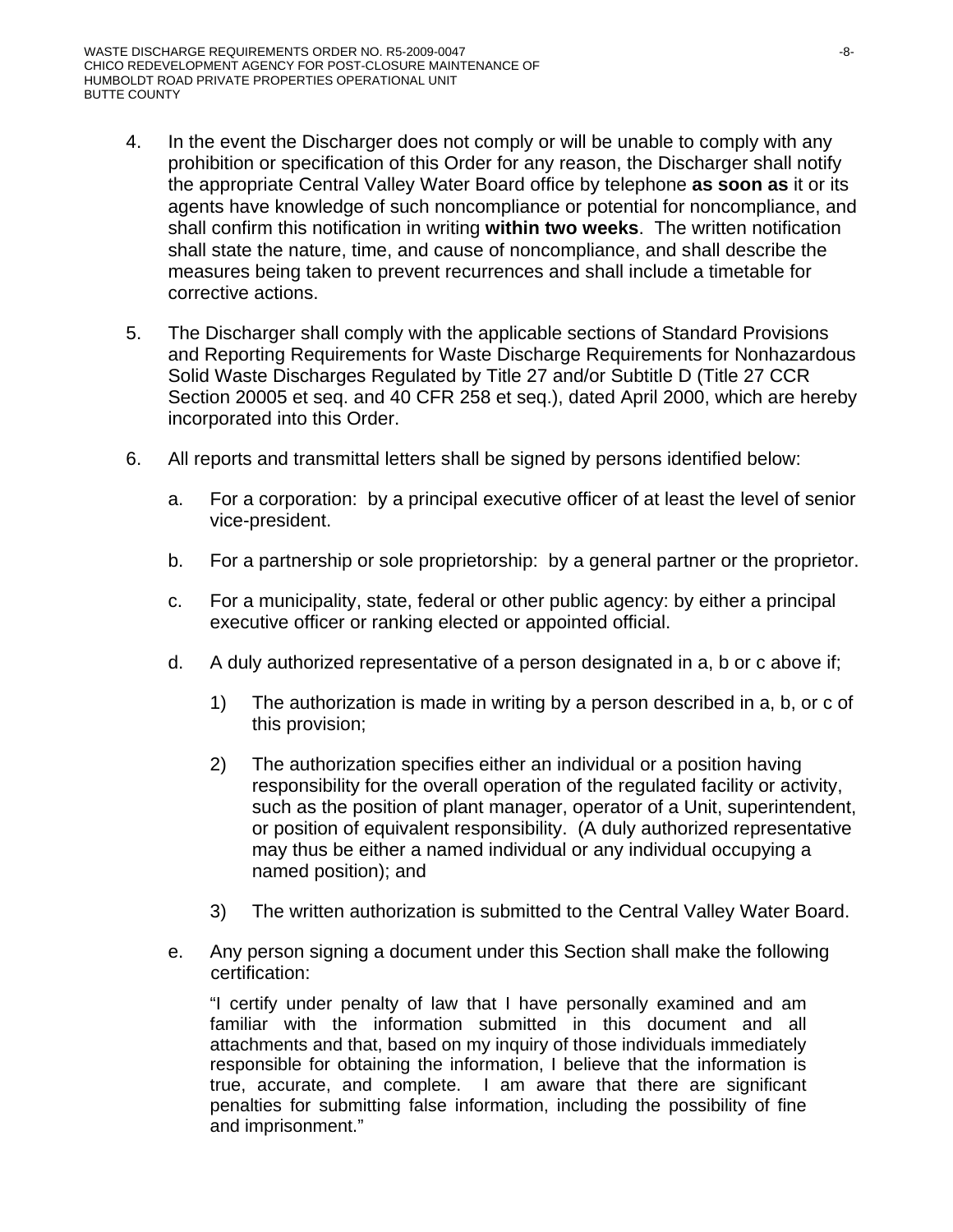- 7. The Discharger shall take all reasonable steps to minimize any adverse impact to the waters of the State resulting from noncompliance with this Order. Such steps shall include accelerated or additional monitoring as necessary to determine the nature, extent, and impact of the noncompliance.
- 8. The owner of the Unit shall have the continuing responsibility to assure protection of waters of the state from discharged wastes and from leachate generated by discharged waste during the post-closure maintenance period of the Unit and during subsequent use of the land for other purposes.
- 9. To assume ownership or operation under this Order, the succeeding owner or operator must apply in writing to the Central Valley Water Board requesting transfer of the Order within 14 days of assuming ownership or operation of this facility. The request must contain the requesting entity's full legal name, the State of incorporation if a corporation, the name and address and telephone number of the persons responsible for contact with the Central Valley Water Board, and a statement. The statement shall comply with the signatory requirements contained in Provision F.6 and state that the new owner or operator assumes full responsibility for compliance with this Order. Failure to submit the request shall be considered a discharge without requirements, a violation of the California Water Code. Transfer of this Order shall be approved or disapproved by the Central Valley Water Board.

I, PAMELA C. CREEDON, Executive Officer, do hereby certify that the foregoing is a full, true, and correct copy of an Order adopted by the California Regional Water Quality Control Board, Central Valley Region, on 24 April 2009.

> \_\_\_\_\_\_\_\_\_\_\_\_\_\_\_\_\_\_\_\_\_\_\_\_\_\_\_\_\_\_\_\_\_\_\_\_ PAMELA C. CREEDON, Executive Officer

KLC: sae 03/04/2009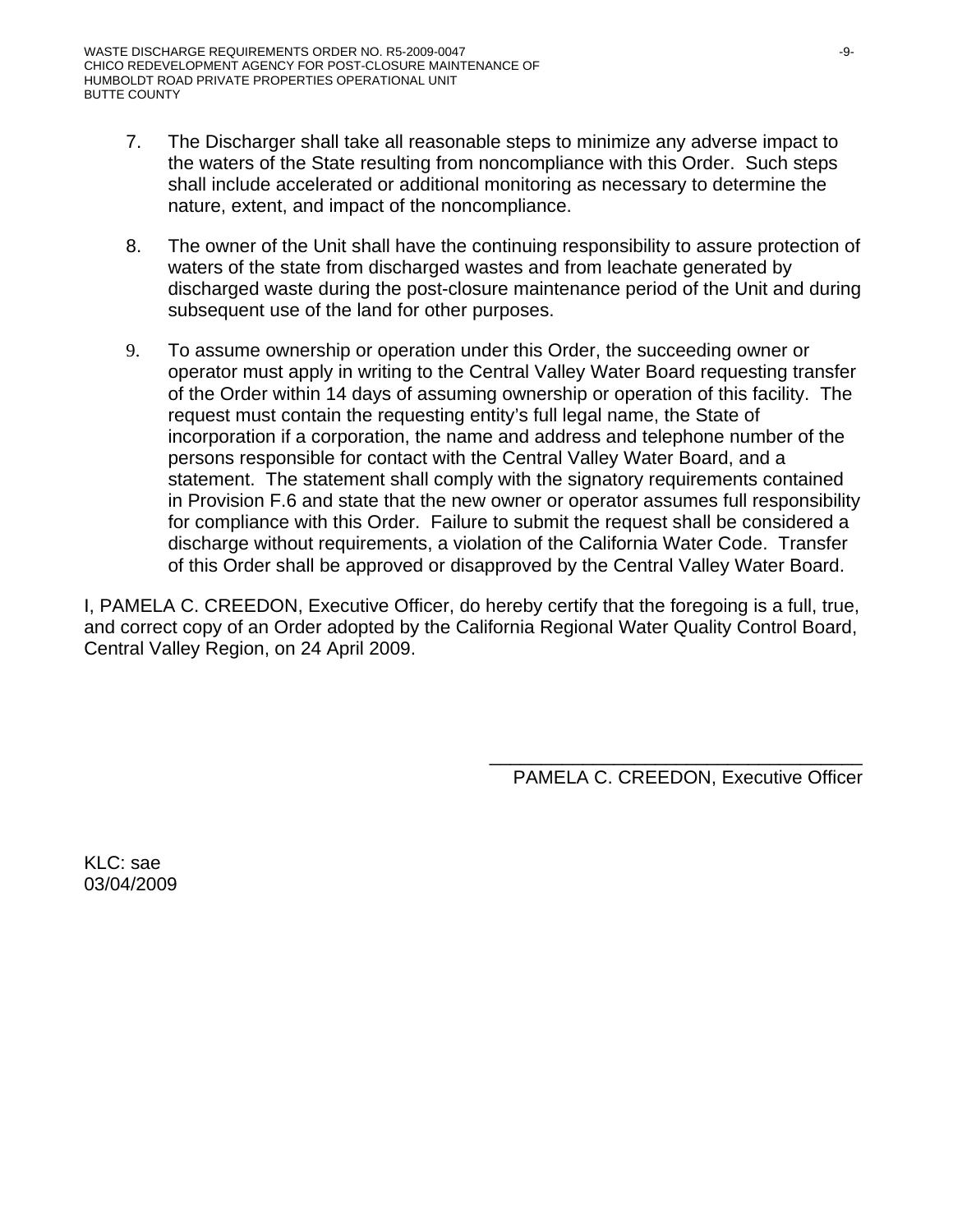ORDER NO. R5-2009-0047

#### **ATTACHMENT A**

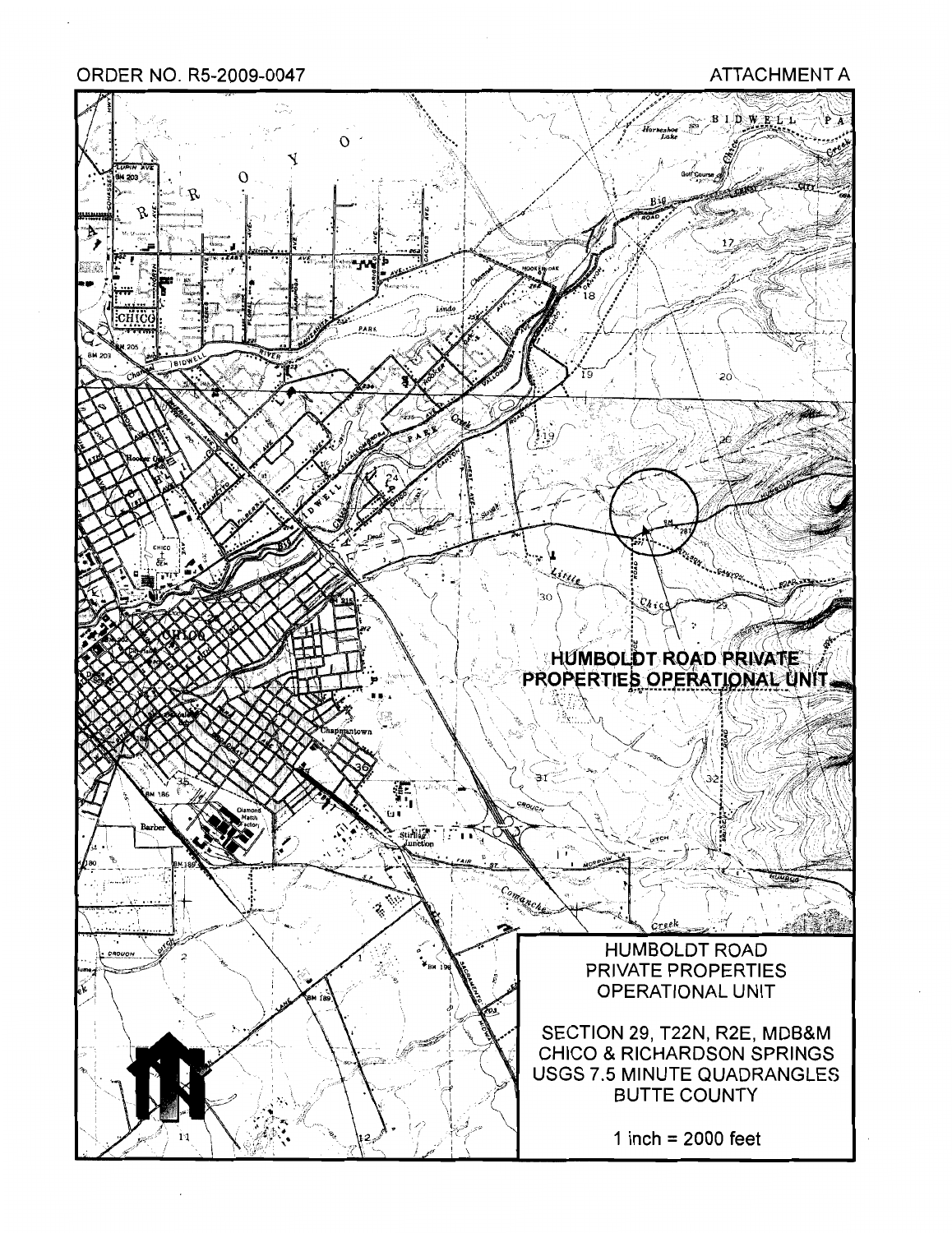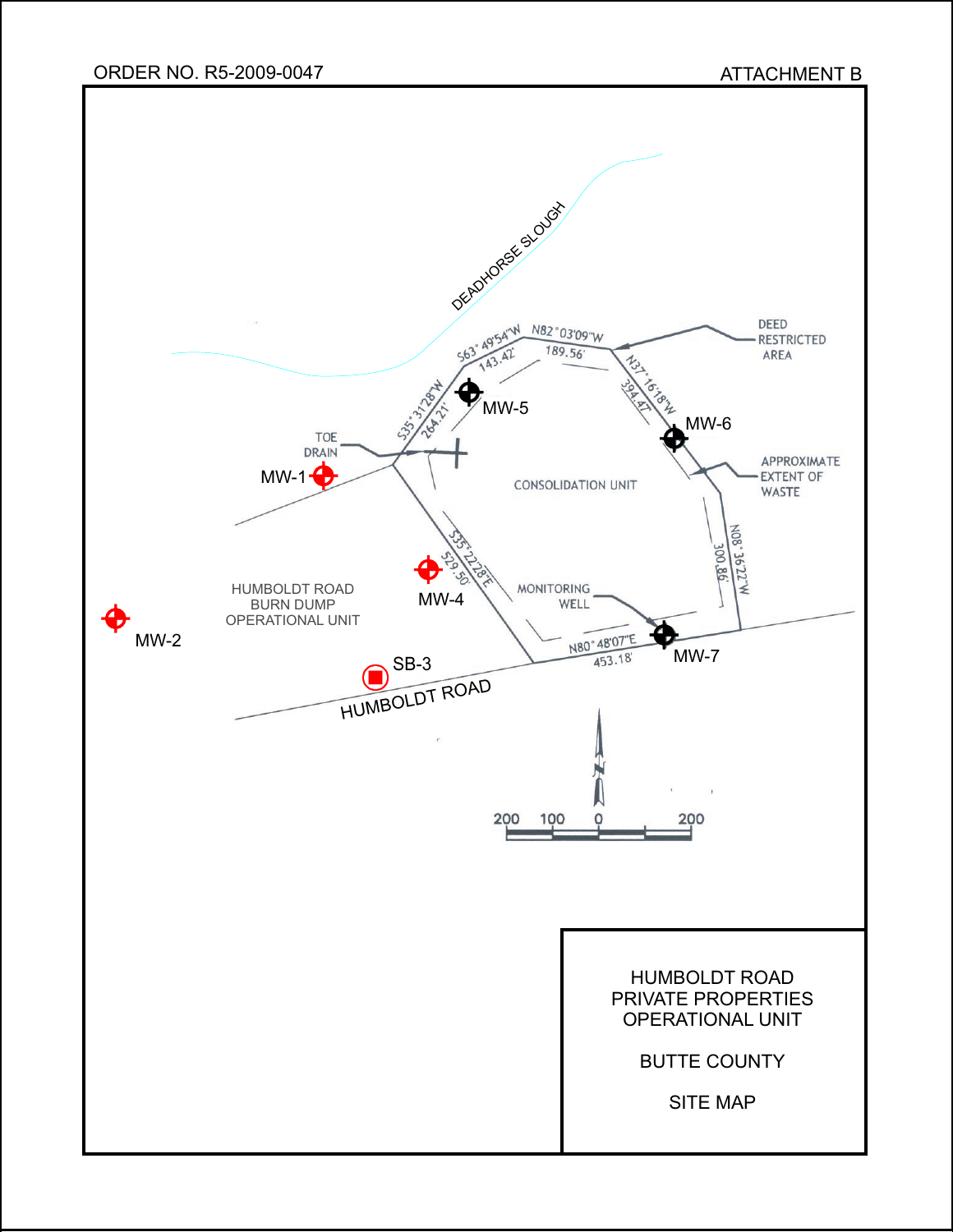### CALIFORNIA REGIONAL WATER QUALITY CONTROL BOARD CENTRAL VALLEY REGION

### MONITORING AND REPORTING PROGRAM NO. R5-2009-0047

#### FOR CHICO REDEVELOPMENT AGENCY FOR POST-CLOSURE MAINTENANCE OF HUMBOLDT ROAD PRIVATE PROPERTIES OPERATIONAL UNIT BUTTE COUNTY

Compliance with this Monitoring and Reporting Program, with Title 27, California Code of Regulations, Section 20005, et seq. (hereafter Title 27), and with the *Standard Provisions and Reporting Requirements for Waste Discharge Requirements for Nonhazardous Solid Waste Discharges Regulated by Title 27 and/or Subtitle D (27 CCR §20005 et seq. and 40 CFR 258)*, dated April 2000, is ordered by Waste Discharge Requirements Order No. R5-2009-0047.

### **A. REQUIRED MONITORING REPORTS**

|    | <b>YPE</b>                                                                | <b>DUE</b>          |
|----|---------------------------------------------------------------------------|---------------------|
| 1. | <b>Groundwater Monitoring</b>                                             | See Tables   & II   |
| 2. | Leachate Monitoring                                                       | <b>Annual</b>       |
| 3. | <b>Facility Monitoring</b>                                                | Annual              |
| 4. | Response to a Release<br>(Standard Provisions and Reporting Requirements) | <b>As Necessary</b> |

### **B. REPORTING**

 The Discharger shall report monitoring data and information as required in this Monitoring and Reporting Program and as required in the Standard Provisions and Reporting Requirements. Reports that do not comply with the required format will be **REJECTED** and the Discharger shall be deemed to be in noncompliance with the waste discharge requirements. In reporting the monitoring data required by this program, the Discharger shall arrange the data in tabular form so that the date, the constituents, the concentrations, and the units are readily discernible. The data shall be summarized in such a manner so as to illustrate clearly the compliance with waste discharge requirements or lack thereof. Data shall also be submitted in a digital format acceptable to the Executive Officer.

 Field and laboratory tests shall be reported in each monitoring report. Annual monitoring reports shall be submitted to the Central Valley Water Board in accordance with the following schedule for the calendar period in which samples were taken or observations made.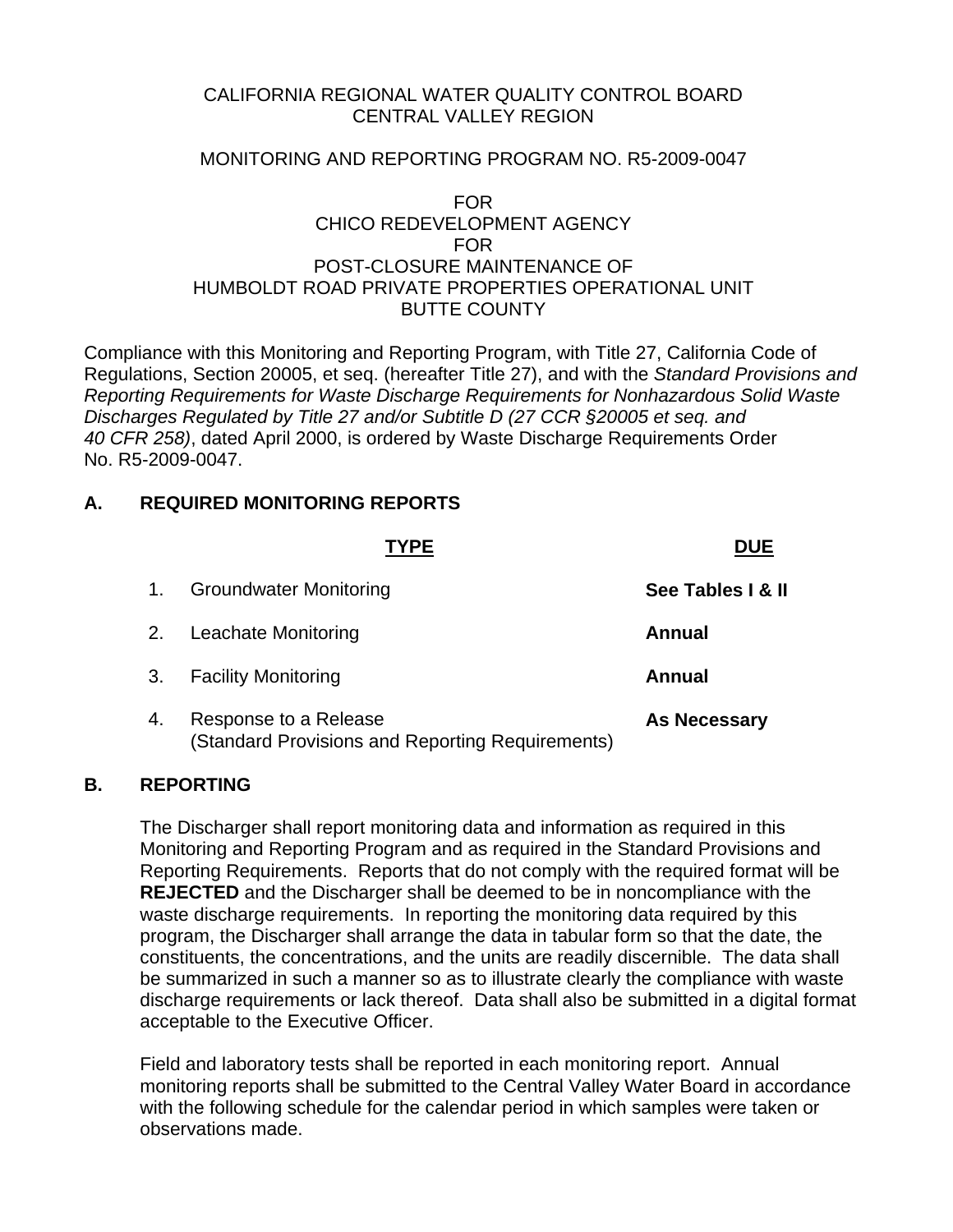| Sampling  | Reporting | Reporting   | Report     |
|-----------|-----------|-------------|------------|
| Frequency | Frequency | Periods End | Due Date   |
| Annual    | Annual    | 31 December | 31 January |

 The Discharger shall submit an **Annual Monitoring Summary Report** to the Central Valley Water Board **by 31 January** covering the previous monitoring year. The annual report shall include time-series graphs showing historic and current year Table II monitoring parameters, the information specified in the Standard Provisions and Reporting Requirements, and a discussion of compliance with the waste discharge requirements.

 The results of **all monitoring** conducted at the site shall be reported to the Central Valley Water Board in accordance with the reporting schedule above for the calendar period in which samples were taken or observations made.

# **C. MONITORING**

The Discharger shall comply with the detection monitoring program provisions of Title 27. All monitoring shall be conducted in accordance with the October 2004 Sampling Collection and Analysis Plan for the parameters described in Table I and II, Monitoring and Reporting Program No. R5-2009-0047. Method detection limits and practical quantitation limits shall be reported. All peaks shall be reported, including those that cannot be quantified and/or specifically identified.

The Discharger may, with the approval of the Executive Officer, use alternative analytical test methods, including new USEPA approved methods, provided the methods have method detection limits equal to or lower than the analytical methods specified in this Monitoring and Reporting Program.

#### **1. Groundwater**

Three completed wells (MW-5, MW-6, MW-7) are installed to monitor groundwater adjacent to the Unit. The Discharger shall determine and report **annually** the times of highest and lowest elevations of the water levels in the wells.

Hydrographs of each well shall be submitted showing the elevation of groundwater with respect to the elevations of the top and bottom of the screened interval and the elevation of the pump intake. Hydrographs of each well shall be prepared **annually** and submitted **annually**.

Samples shall be collected from MW-5, MW-6, MW-7, and analyzed for the monitoring parameters in accordance with the methods and frequency specified in Tables I and II. If no groundwater is observed in any monitoring well, the report shall state such fact.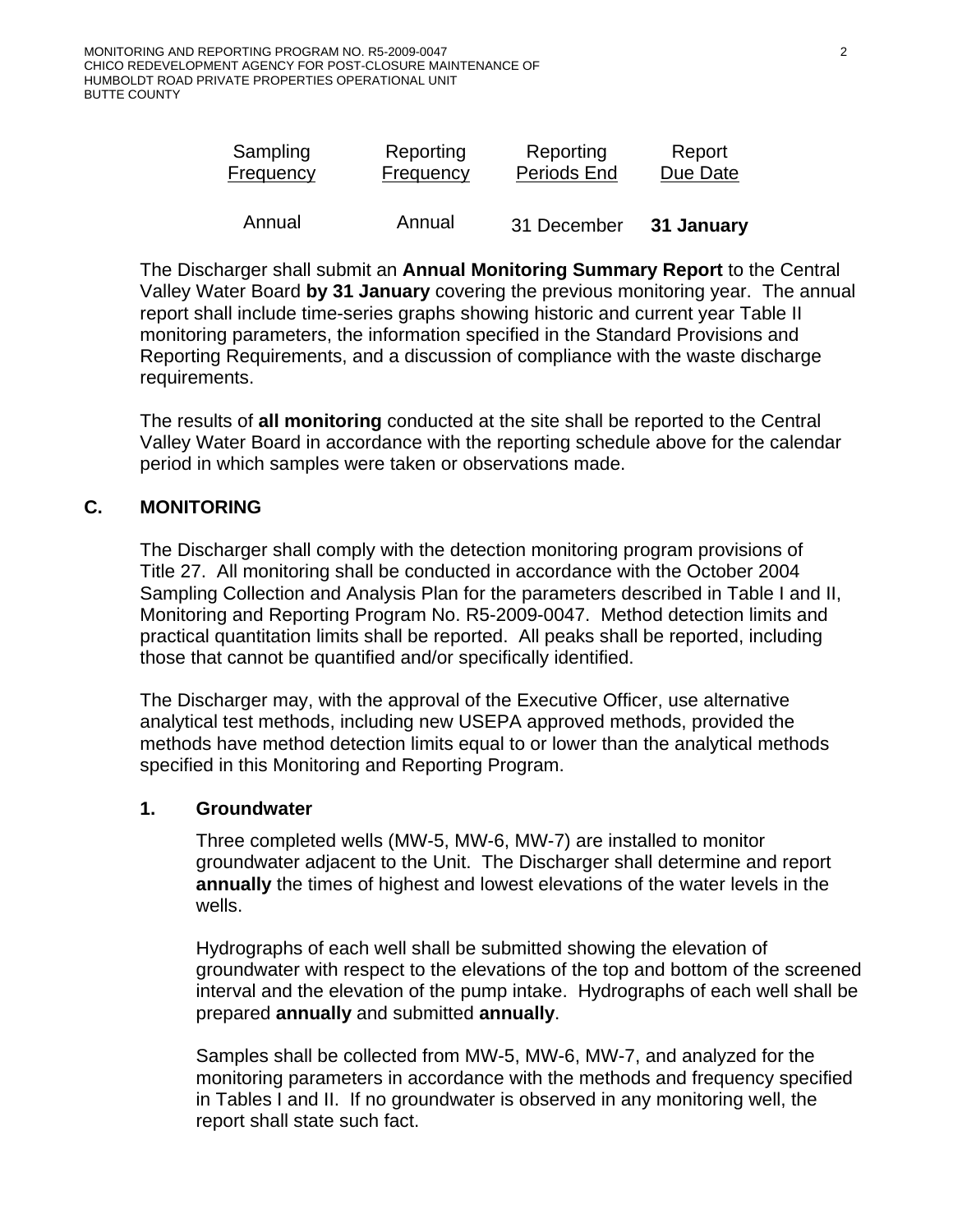The monitoring parameters shall also be evaluated in an Annual Monitoring Summary Report that includes a cation/anion balance, and a graphical presentation of the results using a Stiff diagram, a Piper graph, or a Schueller plot.

## 2. **Leachate Monitoring**

There is no leachate collection and removal system; however, the floor of the Unit is graded to allow leachate to flow towards a collection berm. Leachate that drains toward the berm is collected through an outlet pipe having a valve that is normally closed. The Discharger shall inspect the outlet pipe for liquid **annually**  and after *major storm events*. If no liquid is observed, the report shall state such fact. If the quantity of liquid is too small for sample collection and analysis, the estimated volume shall be reported. If the volume of liquid is adequate for laboratory analysis, samples shall be collected and analyzed for the constituents in Tables I and II, and results submitted for Executive Officer review prior to leachate disposal.

Any leachate that seeps to the surface of the Unit shall be sampled and analyzed for each monitoring parameter and constituent of concern listed in Tables I and II. The quantity of leachate seeping to the surface shall be estimated and reported as Leachate Flow Rate (in gallons/day). The Discharger shall notify the Executive Officer within 24 hours of observing leachate seeping to the surface of the Unit.

### **3. Facility Monitoring**

### **a. Standard Observations**

Standard Observations shall be recorded during each site visit and shall include those elements identified in Standard Provisions. Each **annual** monitoring report shall include a summary and certification of completion of all Standard Observations. Field logs of standard observations shall also be included in the report.

### **b. Regular Maintenance Inspections**

Unit facilities (i.e. monitoring wells) shall be inspected **annually** to identify the need for maintenance and repairs. Necessary repairs shall be completed within 30 days of each inspection. Field logs of these inspections and documentation of the repairs shall be included in each **annual** monitoring report.

### **c. After Storm Events**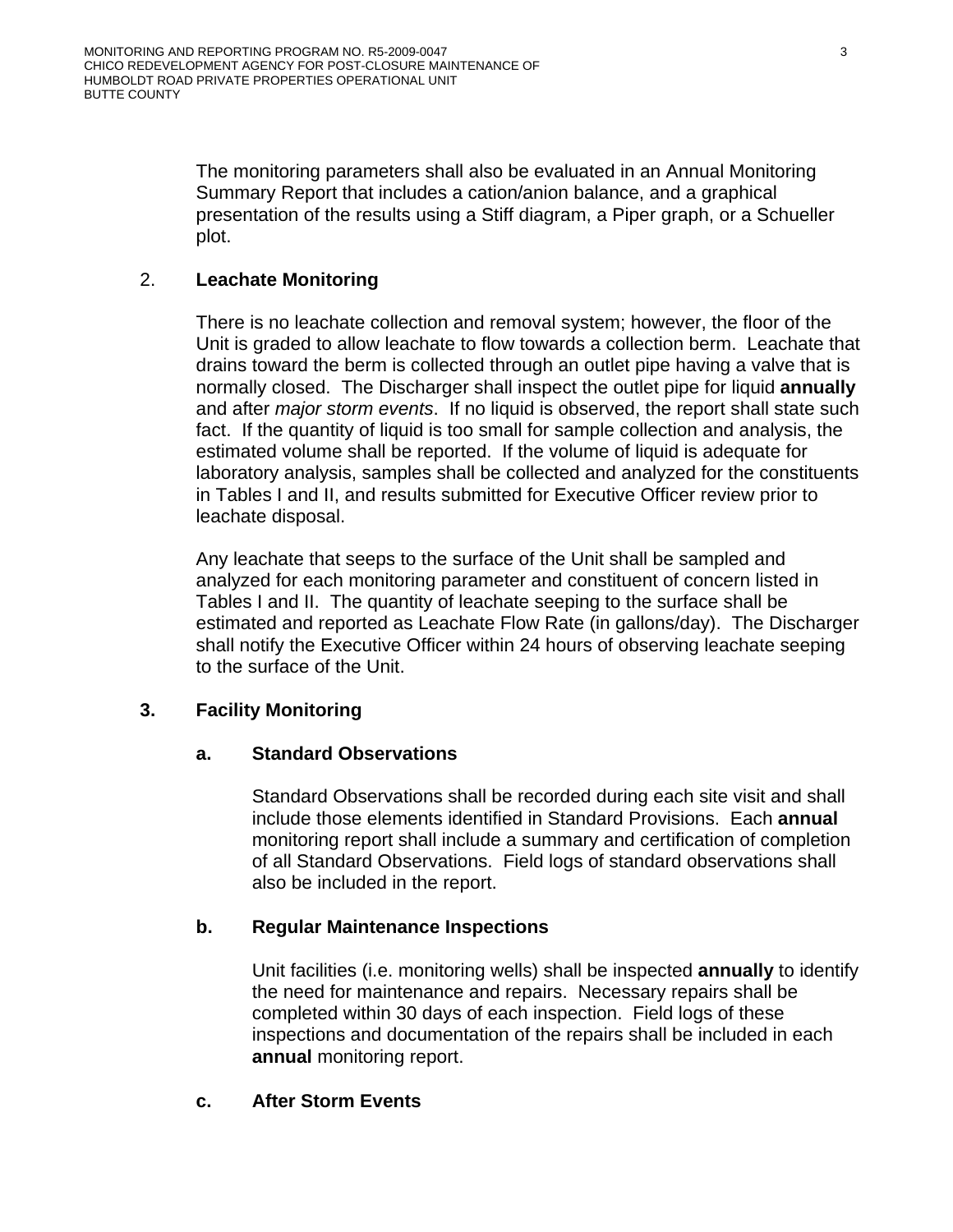The Discharger shall inspect the Unit and all precipitation, diversion, and drainage facilities for damage within 7 days after each *major storm event*. **A major storm event is one that produces 1 inch or more of precipitation within a 24-hour period**. Areas of erosion or sedimentation observed during the inspection(s) shall be flagged and repaired **within 7 days** of identification. If repairs cannot be completed within the seven-day time frame, the Discharger shall notify the Central Valley Water Board of such and provide a schedule for completing necessary repairs. Findings and repairs implemented as a result of these inspections shall be included in each **annual** monitoring report. If no inspection was conducted because there was no significant storm event during the Annual period, the report shall state such fact.

### **d. Site Winterization**

Annually, prior to the anticipated rainy season, but no later than **30 September**, the Discharger shall conduct an inspection of the facility for the purpose of winterizing the site. The inspection shall identify any damage to the landfill cover, grade, precipitation and drainage controls, access roads, and other facilities. Any necessary construction, maintenance, or repairs shall be conducted in compliance with the approved postclosure maintenance plan and be completed by **31 October** annually.

The Discharger shall document the results of the winterization inspection and any repair measures implemented in the Annual Report due **by 31 January** of each year.

Documentation of the above inspections and any repairs implemented shall include field observations, the location of any damage on the site, photographs of the damage, and location and description of any repairs implemented, including post-repair photographs.

The Discharger shall implement the above monitoring program on the effective date of this Program.

Ordered by:

PAMELA C. CREEDON, Executive Officer

 24 April 2009 (Date)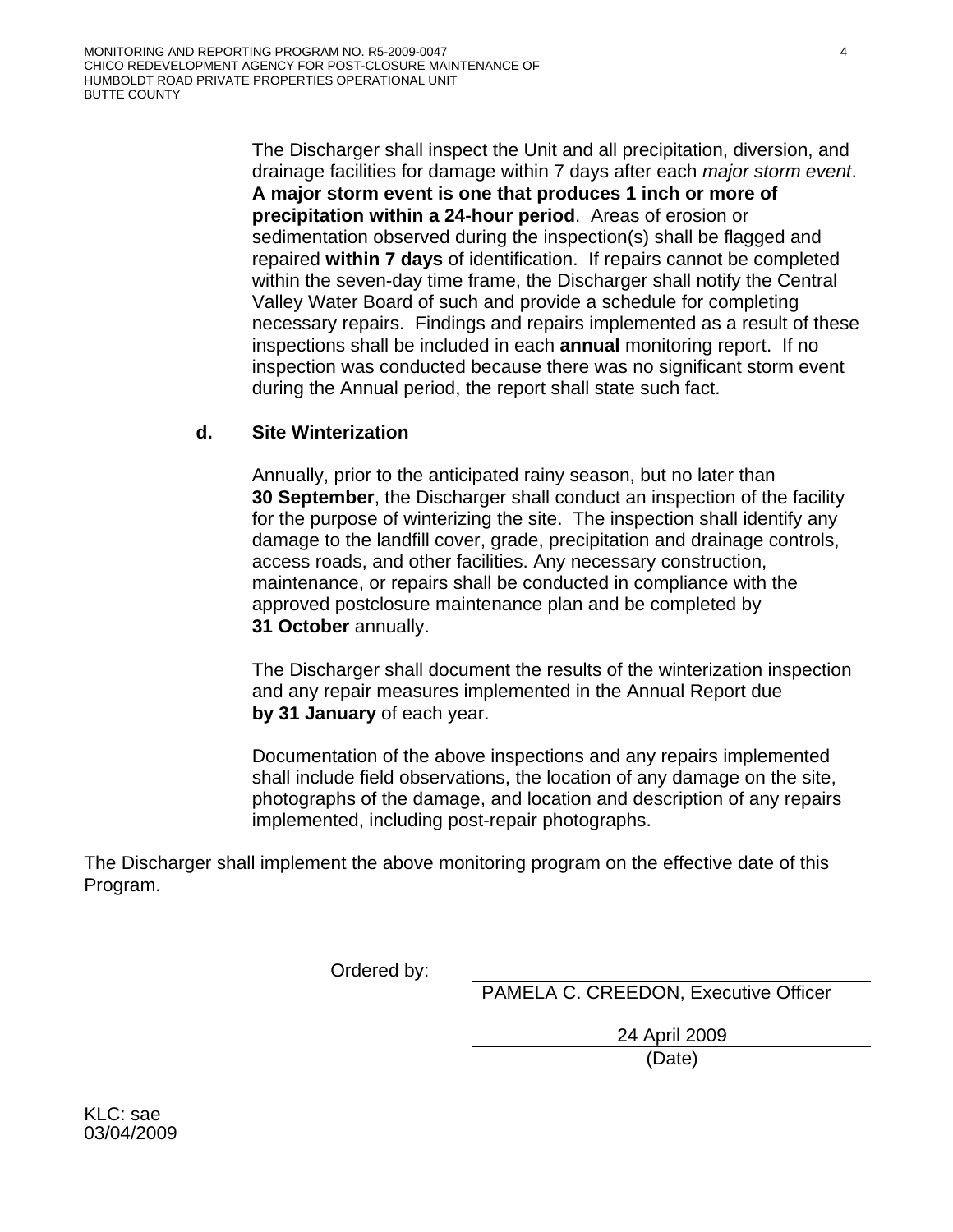### **TABLE 1 - GROUNDWATER DETECTION MONITORING PROGRAM**

| Parameter                                                                                                                                                                                                                   | Units                                                                                | Frequency                                                                                                  |
|-----------------------------------------------------------------------------------------------------------------------------------------------------------------------------------------------------------------------------|--------------------------------------------------------------------------------------|------------------------------------------------------------------------------------------------------------|
| <b>Field Parameters</b><br><b>Groundwater Elevation</b><br>Temperature<br><b>Electrical Conductivity</b><br>рH                                                                                                              | Ft. & hundredths, M.S.L.<br>οC<br>umhos/cm<br>pH units                               | Annual<br>Annual<br>Annual<br>Annual                                                                       |
| <b>Monitoring Parameters</b><br><b>Total Dissolved Solids (TDS)</b><br>Chloride<br>Carbonate<br><b>Bicarbonate</b><br>Sulfate<br>Calcium<br>Magnesium<br>Nitrate (as N)<br>Potassium<br>Sodium<br>Inorganics (see Table II) | mg/L<br>mg/L<br>mg/L<br>mg/L<br>mg/L<br>mg/L<br>mg/L<br>mg/L<br>mg/L<br>mg/L<br>mg/L | Annual<br>Annual<br>Annual<br>Annual<br>Annual<br>Annual<br>Annual<br>Annual<br>Annual<br>Annual<br>Annual |

# **TABLE II - INORGANICS AND APPROVED USEPA ANALYTICAL METHODS**

| Inorganics (dissolved):     | <b>USEPA Method</b>  |  |
|-----------------------------|----------------------|--|
| Antimony<br>Arsenic<br>Lead | 7041<br>7062<br>7470 |  |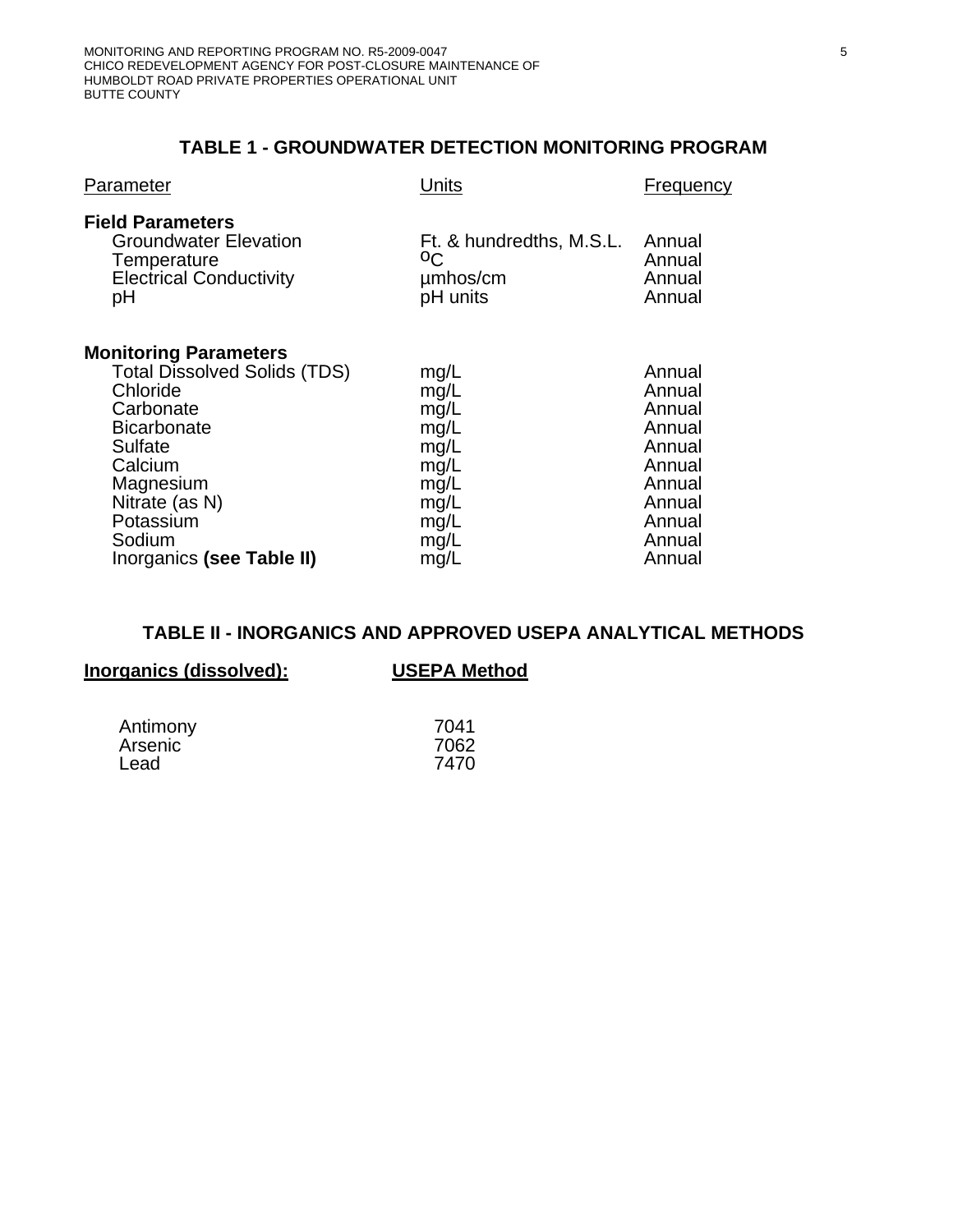#### **INFORMATION SHEET**

### ORDER NO. R5-2009-0047 CHICO REDEVELOPMENT AGENCY FOR POST-CLOSURE MAINTENANCE OF HUMBOLDT ROAD PRIVATE PROPERTIES OPERATIONAL UNIT BUTTE COUNTY

The Humboldt Road Burn Dump (HRBD) is a group of fifteen properties in the City of Chico used in the past for waste disposal. The HRBD, as a whole, consists of one primary disposal area located on Assessors Parcel Number (APN) 011-030-015, which formerly operated as the City of Chico Burn Dump, and fourteen other waste disposal areas on adjacent properties. The primary disposal area operated from the early 1900's until approximately 1965 when the Butte County Neal Road Landfill opened and City of Chico Burn Dump closed as a waste disposal facility. Wastes from the City of Chico and the unincorporated portions of Butte County were historically dumped, burned, and then leveled in a cyclic fashion at the primary disposal area. Approximately 70 of 157 total acres were impacted by waste disposal operations. On 11 December 1997, the California Environmental Protection Agency Site Designation Committee adopted Resolution No. 97-16, pursuant to Health and Safety Code (HSC) section 25260, et seq, *Unified Agency Review of Hazardous Materials Release Sites,*  designating the Central Valley Water Board as Administering Agency. Subsequent HRBD site investigation and remediation activities were conducted in accordance with HSC section 25260, et seq.

On 3 June 2003, the Central Valleyr Board Executive Officer issued Cleanup and Abatement Order No. R5-2003-0707, to the parties reasonably identified as responsible for the HRBD waste. Between 2004 and 2006, four separate remediation projects occurred to clean up the HRBD waste. Waste from APN 002-180-083 was removed and transported to Ostrom Road Landfill for disposal and, on 17 November 2005, a No Further Action Determination was issued for the site. Waste from APN 011-780-014 and APN 011-780-018 was removed and transported to the Waste Management Kettleman Hills Facility for disposal. On 22 December 2006, a Certificate of Completion was issued, pursuant to HSC section 25260, for APN 011-780-014 and a No Further Action Determination was issued for APN 011-780- 018. Chico Redevelopment Agency removed waste from six properties (APN 002-180-087, APN 002-180-088, APN 002-180-089, APN 002-180-095, APN 011-030-137, and APN 011-030-150) and consolidated it in the primary disposal area located on APN 011-030-015 and, on 22 December 2005 and 7 February 2006, Certificate of Completions were issued pursuant to HSC section 25260. The Central Valley Water Board regulates the Chico Redevelopment Agency, HRBD Operational Unit, under separate Waste Discharge Requirements.

Waste from six properties (APN 011-300-016, APN 011-030-136, APN APN 011-030-138, APN 011-030-139, APN 002-180-084, APN 002-180-086) was removed and consolidated into an 8-acre waste management unit (Unit) on APN 011-500-138 and, on 10 March 2005 and 16 December 2005, Certificate of Completions were issued pursuant to HSC section 25260.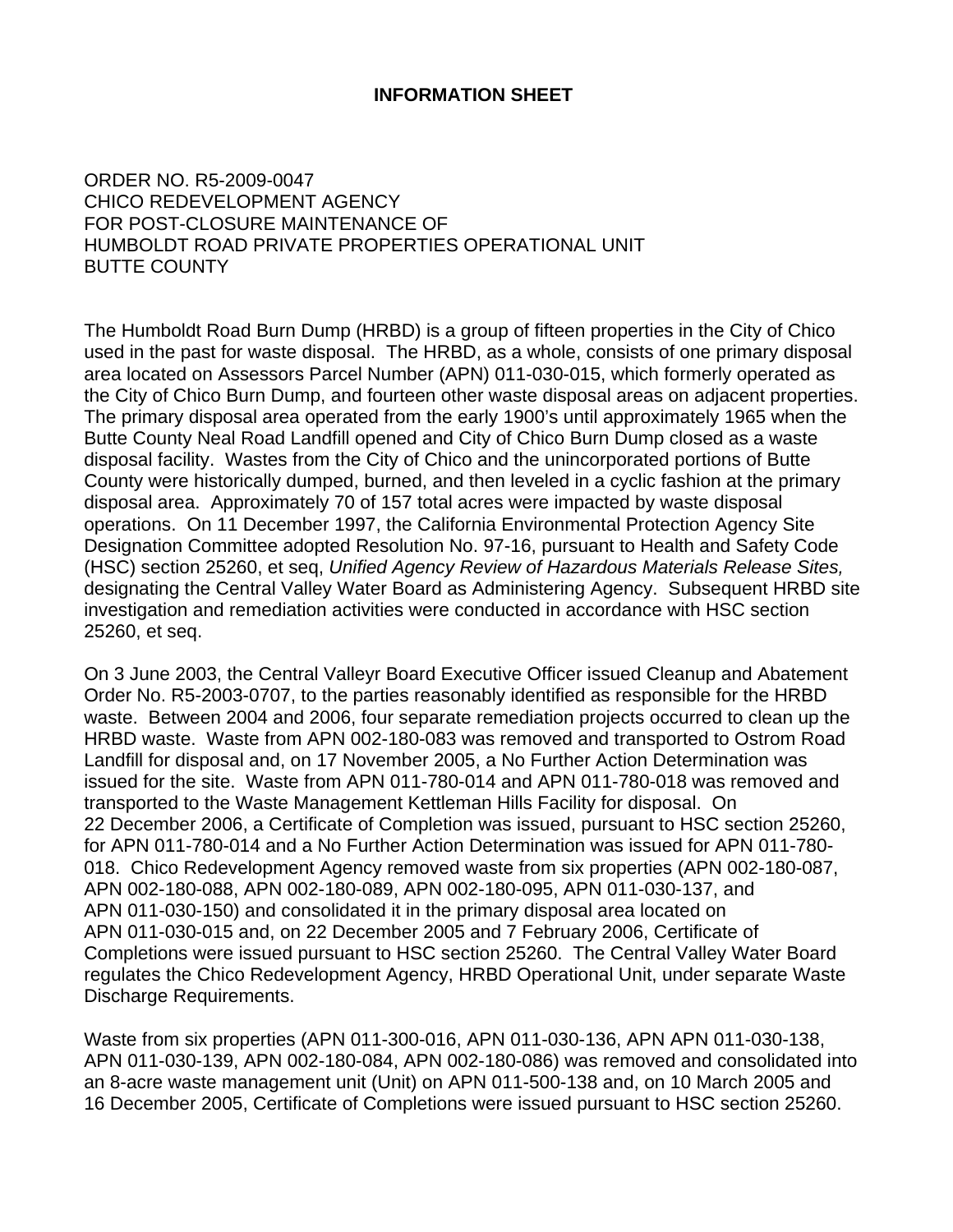Waste Discharge Requirements (WDR) Order No. R5-2004-0089, adopted by the Central Valley Water Board on 9 July 2004, set forth requirements for closure of the Unit.

Waste consolidated in the Unit was capped with an engineered cover consisting, from bottom to top, of six inches of compacted clean soil, a 16-ounce nonwoven geotextile, 60-mil high-density polyethylene (HDPE) barrier layer, a geocomposite drainage layer, and 18 inches of clean soil for construction of a vegetative erosion resistant layer. A passive gas venting system was also installed directly beneath the foundation layer. An engineered base liner system was not constructed, as the natural geologic formations are considered adequate for protecting groundwater quality in conjunction with the engineered cap. Other Unit activities completed in the 2005 season included construction of a leachate collection berm and outlet and installation of a surface water drainage conveyance system, three groundwater monitoring wells, and two permanent survey monuments.

The three completed groundwater monitoring wells at the Unit were named MW-5, MW-6, and MW-7 to prevent potential errors in reviewing groundwater data collected from the three monitoring wells (MW-1, MW-2, and MW-4) constructed and one abandoned monitoring well (SB-3) at the adjacent HRBD Operational Unit. Groundwater has been observed in three of the six groundwater monitoring wells (MW-1, MW-2, and MW-5). MW-4, MW-6, and MW-7 have been dry since installed.

The HRBD Remedial Investigation and Remedial Action Plan identified antimony, arsenic, and lead as the metal constituents of concern in the waste material that has been consolidated in the Unit. The same report also identified calcium, sulfate, and nitrate as soluble constituents within the waste material. The concentration of total dissolved solids in the shallow MW-5 groundwater, although in excess of Central Valley Water Board Basin Plan objectives for agricultural use, has generally decreased since Unit closure. No dissolved antimony, arsenic, lead, cyanide, volatile or semi-volatile organic compounds, pesticides, herbicides, or dioxin have been detected in the MW-5 groundwater samples. This Order revises the Unit detection monitoring program to require the same parameters and frequency as specified in the Waste Discharge Requirements for the Discharger's HRBD Operational Unit.

Leachate is collected behind a berm near the northwesterly toe of the Unit and directed to an outlet pipe that is equipped with a valve that is usually closed. When the valve was opened on 13 December 2006, a small volume of leachate was observed, sampled, and analyzed. The concentration of dissolved lead in the leachate was  $3 \mu g/L$ , slightly above the laboratory detection limit. Leachate has not been observed at the outlet pipe since December 2006.

Following completion of the Unit, Thomas V. Fogarty and Mary R. Fogarty, Trustees of the Thomas V. and Mary R. Fogarty Revocable Trust dated 25 January 2000 purchased APN 011-500-138 from Patricia B. Rosellini, Sole Trustee of the Rosellini Trust, and A. George Martin and Jo Ann Martin, Trustees of the Martin Living Trust. A Covenant to Restrict Use of Property (Deed Restriction) was recorded with Butte County. Waste Discharge Requirements Order No. R5-2008-0044, adopted by the Central Valley Water Board on 14 March 2008, reflects the ownership change.